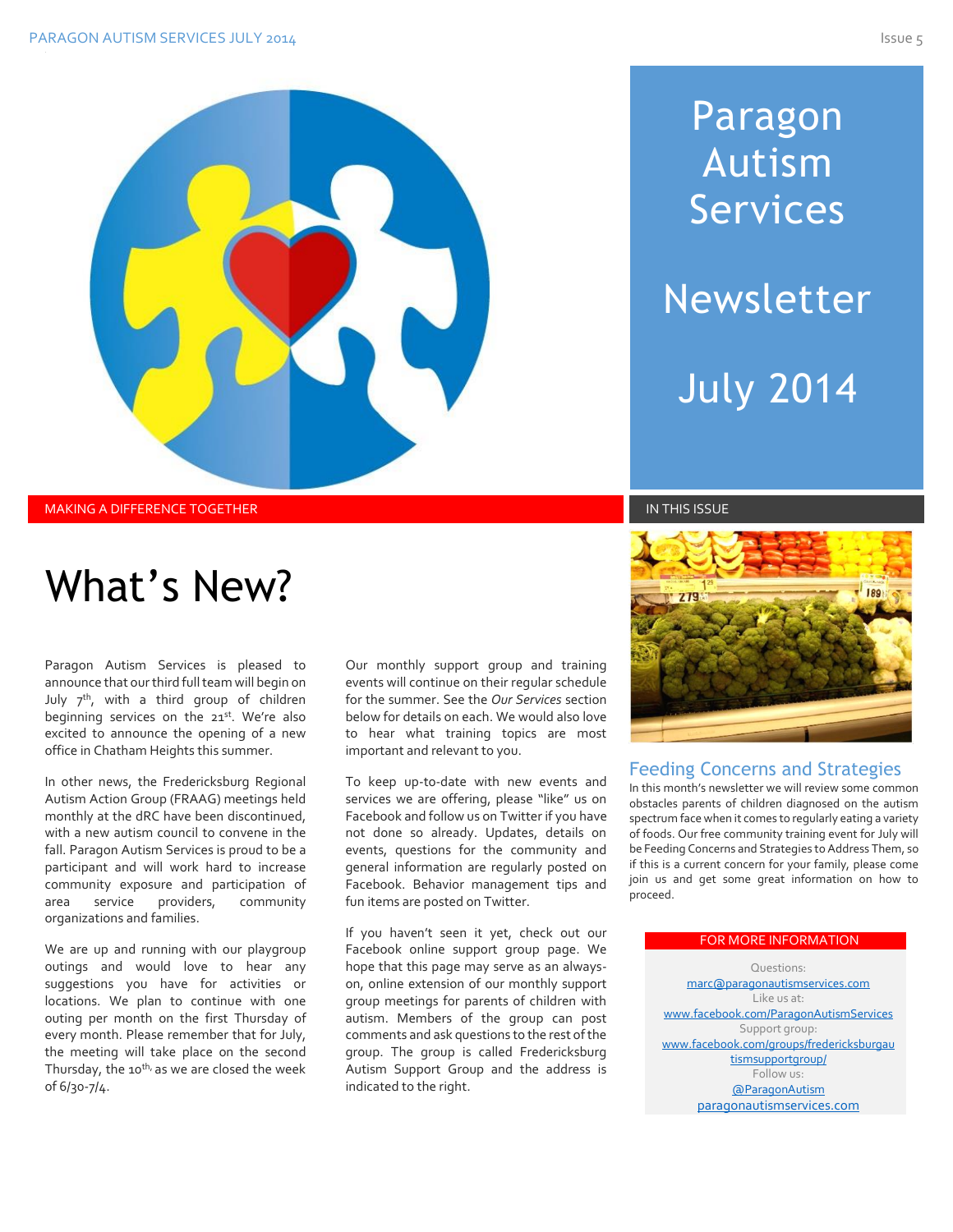### Our Services

#### **In-Home Applied Behavior Analysis**

Paragon Autism Services provides Applied Behavior Analysis (ABA) to individuals ranging in age from 2-21 diagnosed along the autism spectrum. Our services include individualized ABA therapy delivered to the client in their home, parent/caregiver education and training, educational advocacy, collaboration with other service providers and assistance in locating resources. ABA is a service provided through Virginia's Medicaid program, covering 100% of the cost for services. Children with a diagnosis of Autism can qualify for Medicaid through the EDCD waiver, regardless of family income level.

#### **Educational Advocacy**

Paragon Autism Services is pleased to announce that we are now offering educational advocacy and consulting services as a standalone service to families in Fredericksburg city, Spotsylvania, Stafford, King George and Caroline counties. Our rate for advocacy will be \$60.00/hour and pro bono services will be offered on a limited basis to those with demonstrated need. Contact us for more information.

#### **Parent Support Group**

Paragon Autism Services hosts a monthly support group for parents/caregivers of children with Autism. Co-hosted by the Autism Society of Northern Virginia, meetings will take place at Paragon's offices on the second Tuesday of every month from 6-8 PM. Meetings are free and open to anyone, and free childcare will be provided to children on the spectrum. RSVP is required and should be sent in advance to receive childcare.

#### **CPR & First Aid Training**

Marc, our Community Outreach and Education Facilitator, is now a certified CPR and First Aid instructor. Paragon will soon begin offering CPR/First Aid courses to area families at a nominal cost. Additionally, Paragon is now offering CPR/Fist Aid training to local human services and educational agencies at a discounted rate. Please contact us for details

#### **Community Trainings**

Our ongoing community training events are free and open to anyone. The training for July will be Feeding Concerns and Strategies. This training will review several common obstacles to varied diets and regular eating and will propose strategies to address them. Further upcoming topics will include Teaching and Facilitating Play and Teaching Safety Skills.

We will continue with at least one free monthly community training to be held on the third Wednesday of each month from 6-8PM. If you have suggestions for training topics, please contact us to let us know.

#### **Playgroup Outings**

We have begun our playgroup outings for children with autism. These meetings will take place at local recreational facilities and are designed to foster increased social contact between children and allow for a friendly environment in which they can play as they wish. Playgroups will provide a casual, free-play event. The only costs for playgroup meetings will be admission fees charged by the planned facility. Playgroups will be open to any child with autism and their siblings. Though these meetings will be open to children of any age, we anticipate most participants will be between two and eight years old.

#### **Social Skills Training**

Additionally, we are still interested in providing intensive social skills training as a separate service, but must have appropriate peer pairings in order for participants to derive the most benefit. If you are interested in this service for your child, please contact us.

#### **Lending Library**

We recently began a lending library at our office, and though it's a humble beginning, we hope to see it grow quickly. There are books on many autism related topics, including education, special education law, behavior analysis, skill development, as well as memoirs. Please take a look the next time you're here. Any donations will also be graciously accepted!



#### WHY ABA?

.

ABA is the science of changing behavior through the manipulation of environmental factors. Through the use of ABA strategies our team brings about positive and meaningful change. ABA strives to increase and teach socially acceptable behaviors through skillbuilding and the reduction of inappropriate behaviors to include aggression, self-injurious behaviors, tantrums and elopement. ABA is a scientifically validated approach for the treatment of individuals with Autism Spectrum Disorder.

We help reduce inappropriate behaviors to include aggression, self-injurious behaviors, elopement and noncompliance.

We help clients build functional skills including:

Language and conversation skills

Socialization and play skills

Self-help skills to include grooming, toileting, and eating skills

Replacement behaviors for and reduction of undesirable behaviors

Cooperation and compliance skills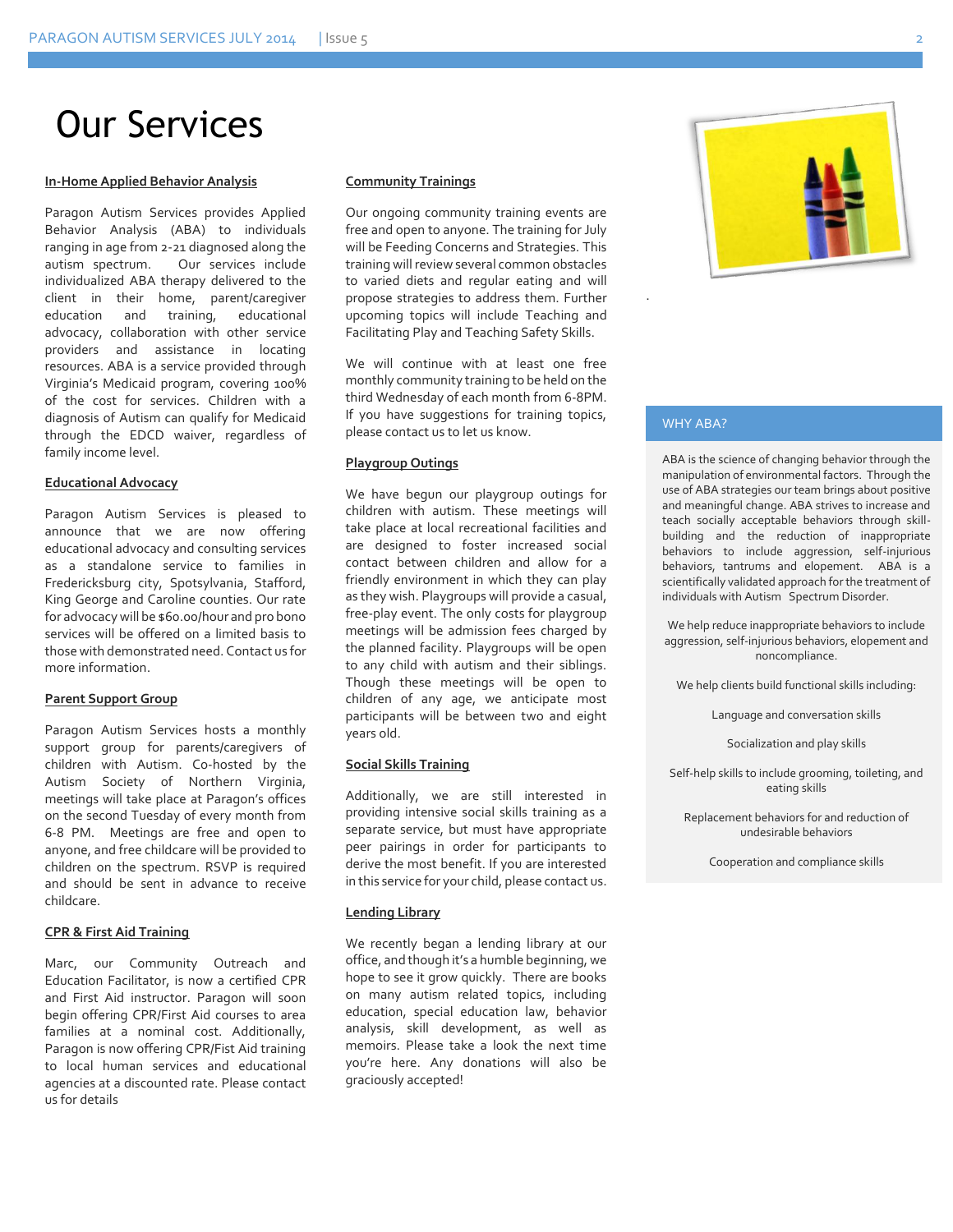### Food Selectivity

Food selectivity can occur with ANY child. The likelihood of food selectivity is higher for children with disabilities, and in particular for children with autism. But how do you know when *picky eating* becomes an eating *problem*? It's hard to define this with a number of acceptable foods or something similar, because it's technically possible that a person could eat fewer than ten foods but have an adequate diet (if they've picked very healthy foods). Clear indicators that a child's eating habits are problematic include low weight or height, severe or pervasive inappropriate mealtime behavior and excessive family stress surrounding meal planning and eating.

Regarding a child's diet, what's more important than number of foods eaten is the variety in terms of nutrients. For example, if a child were to avoid eating all meats, they could potentially still have an adequate diet if there were other sources of protein and other specific nutrients. However, if the child wasn't making up for the missed protein elsewhere it would be problematic. The same holds true for a variety of different nutrient types. If a child refuses all foods of any broad class (proteins, vegetables/fruits, grains, dairy), a nutritional deficiency is relatively likely.



Pediatricians often are concerned only with nutritional needs being met. This is frequently achieved by supplementing a child's severely limited diet with drinks such as Pediasure. While this does solve the problem of shortterm nutritional needs, it does nothing to address the long-term behavioral skills needed to ensure an adequate diet over the lifespan. This is doubly problematic in that achieving behavioral change means overcoming behavioral history. The longer a child continues a limited diet with supplementation, the harder it will be to change.



#### Playgroup Outings

Our second playgroup outing to KD'z Kidz World was a success! Everyone had a great time and we had some nice interactions between kids. Please join us for our next outing on Thursday, July 10<sup>th</sup> from 4:00-6:00 PM. This time we'll meet at Chuck E. Cheese's in Central Park.



#### Support Group

The positive response to our parent support group in collaboration with the Autism Society of Northern Virginia has been overwhelming. There is a clear need for more centralized information on resources and services in the area, and we hope that these meetings can be a first step in establishing this. We welcome any feedback or suggestions you can offer. Meetings will continue on the second Tuesday of each month. Childcare is provided for children on the spectrum. RSVP required.



#### AROUND TOWN

KD'z Kidz World hosts a monthly specialneeds night on the third Thursday of the month. The facility is only open to children with disabilities, their siblings and other family during these events. Come out for the next one on Thursday, July 17th from 6-8 PM. **<http://kdkidzworld.com/>**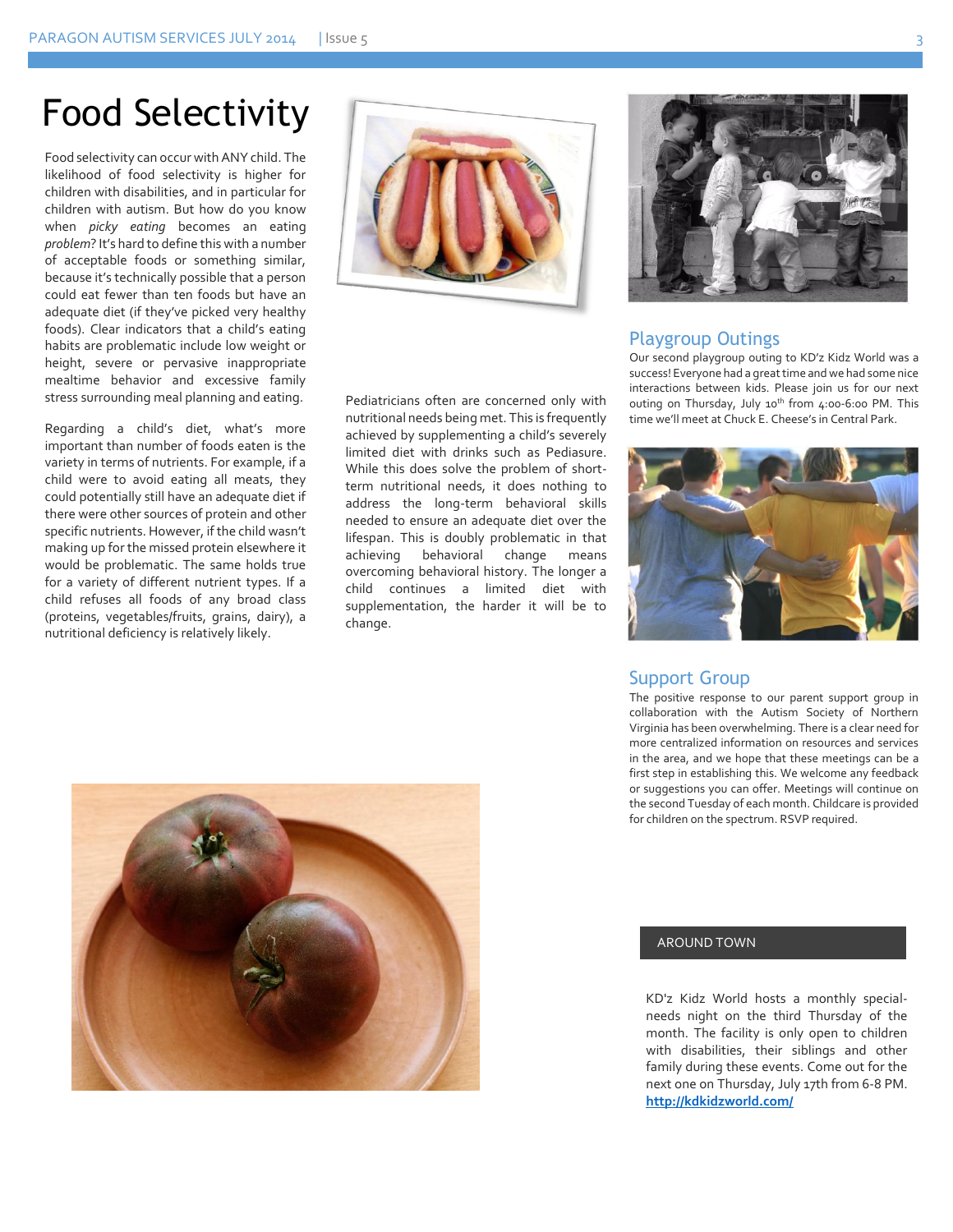### Trying New Foods

Generally speaking, there are two primary approaches to addressing feeding issues. The more physiological approach often implemented by Occupational Therapists (OTs), Physical Therapists (PTs) and Speech-Language Pathologists (SLPs) is frequently used to address physiological feeding issues, such as poor oral-motor awareness and strength and dysphagia (difficulty with swallowing). In this type of approach, an assessment will be conducted to accurately identify the problem, and a plan will be developed to deliver the necessary therapy and/or care to ameliorate the symptoms of the physiological obstacle.

Truly physiological barriers to appropriate feeding should not be treated using solely behavioral methods. If these types of difficulties are suspected, medical consultation is imperative before proceeding.

However, for many of the most common feeding problems a behavioral approach may be appropriate. Issues such as reduced or limited intake, severe food selectivity or refusal and inappropriate mealtime behavior can all be addressed with a behavioral methodology. Even when food selectivity is occurring according to texture rather than type of food, a behavioral approach may be most appropriate. When OTs and PTs implement feeding programs utilizing other methodologies, for texture-based selectivity and similar issues they frequently include strategies that are patently behavioral in nature. Desensitization and exposure-based procedures are behavioral, though the execution of such procedures will vary greatly. When it comes to behavioral strategies for addressing feeding issues, the real distinguishing characteristic between them is intensity. On the low intensity end of the continuum are strategies for pairing low and high probability targets, such as taking one bite of non-preferred food before getting preferred food. To do this correctly, one would plan for appropriate and consistent implementation of this new contingency, and would plan for a reinforcer of sufficient value (a reinforcer that is actually reinforcing) to be delivered for success. Once success is reliable with one bite, the target is increased to two bites, with systematic increases to continue until the long-term goal has been achieved.

On the other end of the continuum are highly intensive inpatient feeding programs that are generally reserved for the most severe cases. In such cases, the primary obstacle identified will be indisputably behavioral, and there will generally be an indicated medical or behavioral need, such as risk of malnutrition or injury from resulting behavior. This type of program is generally not advisable in those cases where the need or risks present are not as great. Though highly effective, such procedures are demanding of time and energy and are highly stressful for the family.

If you are experiencing difficulty with feeding, seek input and guidance from any trained professional available to you. If your child has speech, OT or ABA therapy, ask the provider for their opinion. It is generally advisable, though, to ensure that someone with behavior analytic expertise be part of the team when behavioral approaches are to be implemented.



#### HEADS UP!

Paragon Autism Services will be closed the week of June 30th-July 4th. In order to better plan for summer schedules with minimal interruption to services, we have decided to plan for this week with no services while maintaining our normal schedule for the rest of the summer.

### Paragon Newsletter

312 Progress St., Suite 300 Fredericksburg, VA 22401